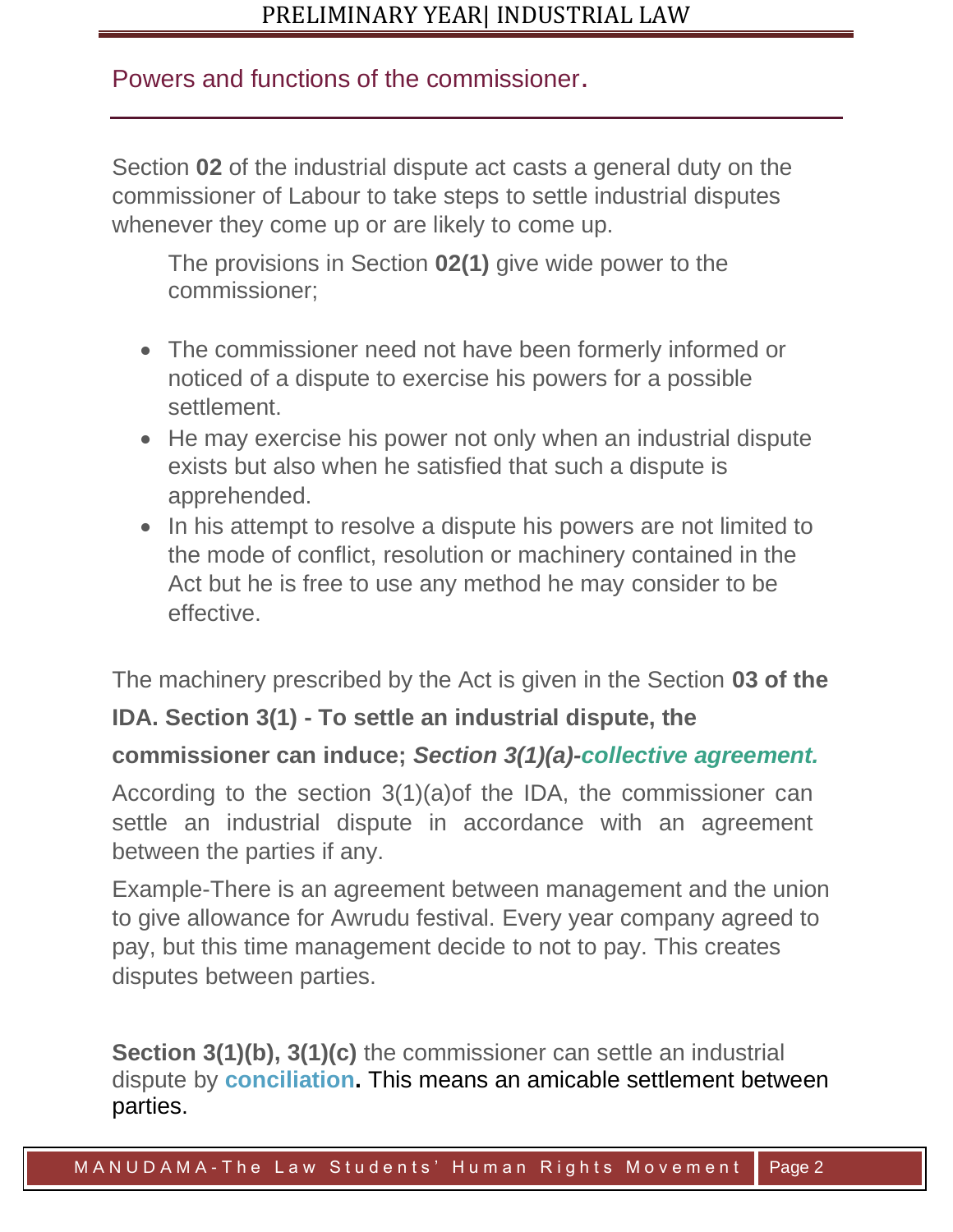**Section 3(1)(c)-** Refer the industrial dispute to an authorized officer (defined in section 48) for settlement by conciliation, or

If conciliation efforts fails;

## **Section 03 (1)(d)- Voluntary arbitration, Labour tribunal.**

If parties to the industrial dispute or their representatives **consent**, refer **that dispute, by an order in writing,** for settlement by arbitration to an arbitrator **nominated jointly by such parties or representatives ,** or in the absence of such nomination, refer that to an arbitrator/s appointed by the commissioner or to a Labour tribunal.( called as voluntary Arbitration procedure)

Therefore according to Section **03 (1)(d)** of the IDA, the commissioner can refer industrial dispute to an arbitrator to settle the dispute by arbitration. It is called "voluntary arbitration", because the commissioner can refer industrial dispute for arbitration if the parties to the dispute have given their concern to refer the dispute for arbitration. In arbitration, a third party called arbitrator, makes an award which binds the parties.

If the parties do not consent to go for arbitration, the commissioner cannot force them to agree to such procedure.

*When the commissioner fails in settling the dispute by conciliation and voluntary arbitration he is empowered to repeat, such procedure over and over again and ultimately if all attempts fail he shall refer the dispute to minister for him to take necessary steps under Section 4 of the IDA.*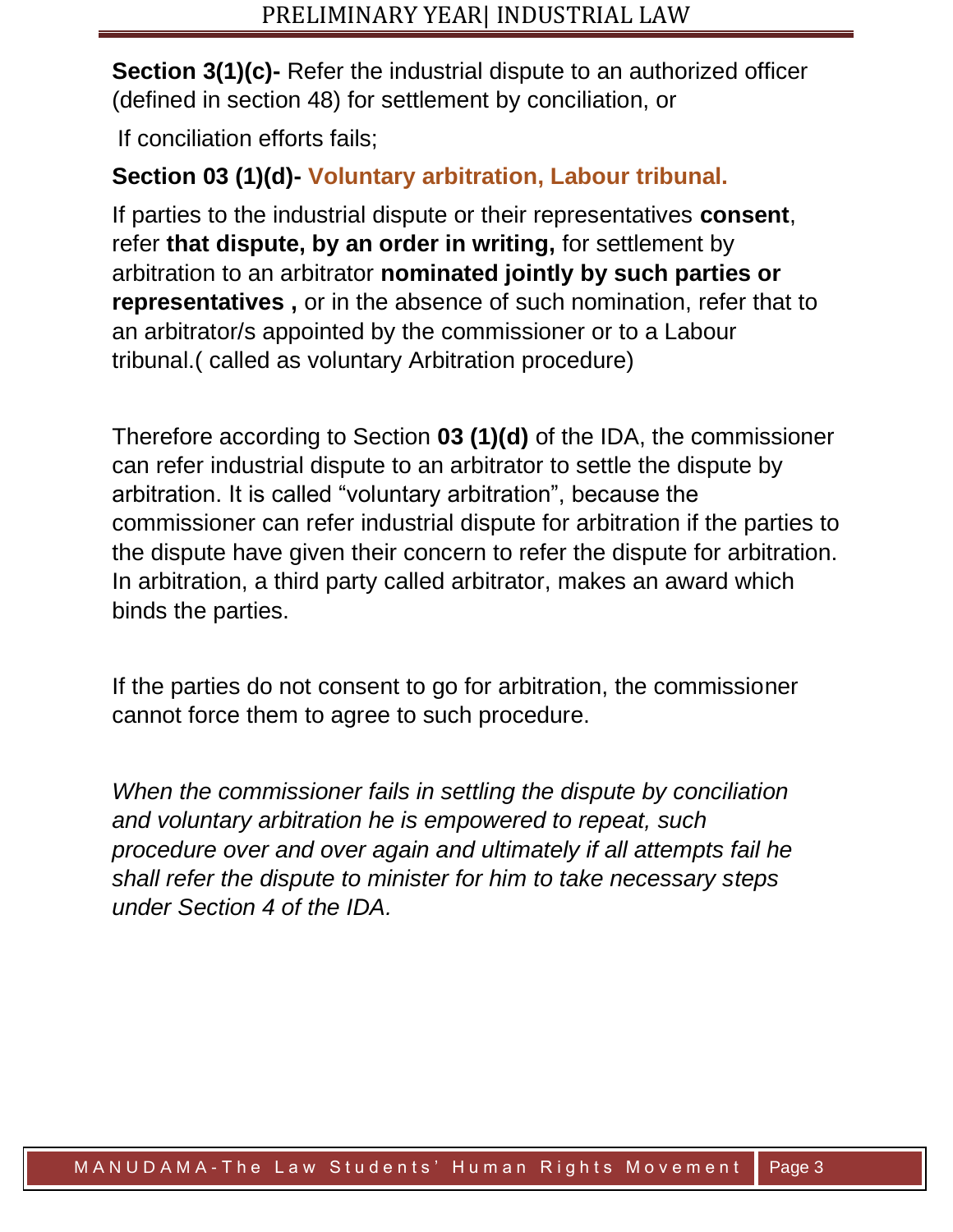# Powers and functions of a minister.

Minister can refer that dispute to **compulsory arbitration** under Section 4 (1) of the IDA.

**Sec 4(1)-** *The minister may, if the industrial dispute is a minor dispute, refer it for settlement by arbitration to an arbitrator appointed by the minister or to a Labour tribunal, notwithstanding that the parties to such dispute or their representatives do not consent to such reference 4(1) OR refer any dispute to an industrial Court for settlement[sec 4(2)].*

Therefore according to section 4(1) of the IDA the minister can refer an industrial dispute for settlement by arbitration even though the parties to the dispute have not given their concern to refer the dispute for arbitration. Therefore it is called **compulsory arbitration. If industrial dispute has been referred for arbitration, thereafter trade union cannot continue the strike.**

#### *Nadarajah Ltd v Krishnadasan. 78 NLR 255.*

When minister has duly made an order under Section 4 (1), he has no power to revoke the said order of reference.

• In a case of frustration, the minister Henry for the dispute to another arbitrator.

(when the arbitrator goes missing, in a coma etc.)

### *Wimalasena v Navaratne and two others. (1978-79)2SLR 10*

The minister had the power to refer a dispute for settlement by arbitration under sec 4 (1) of the IDA, even though when the same enquiry was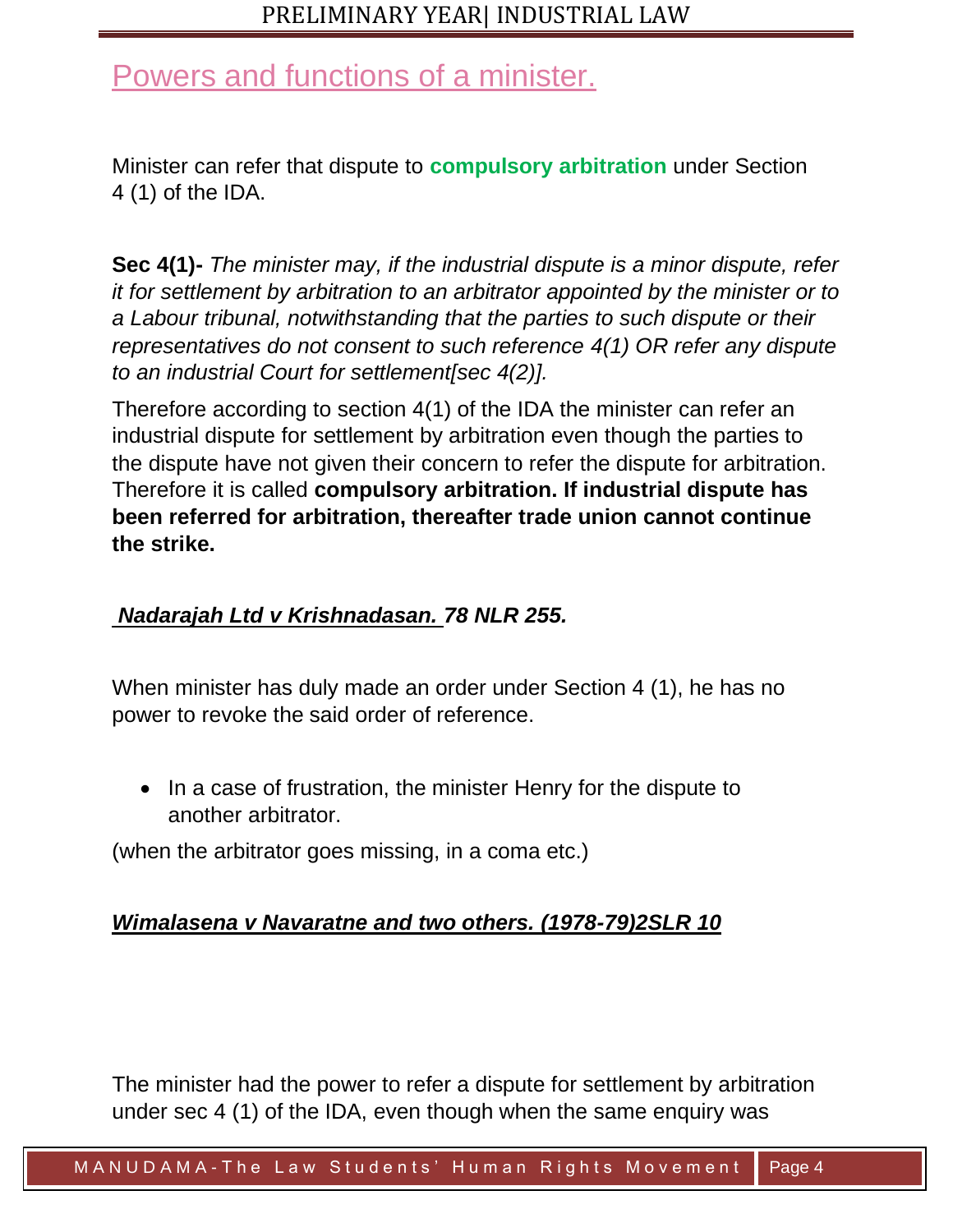pending in the Labour tribunal. Court of Appeal decided that minister has the power to refer the dispute for arbitration Section 4 (1), and Labour tribunal shall dismiss the case according to **sec 31B (2)(b).**

#### **Two situations can found when the word "referred" is not clear;**

- Workman has gone to Labour tribunal and thereafter minister has gone to arbitration.
- Minister has gone to an arbitration and thereafter workman has gone to Labour tribunal..

In *Upali Newspapers Ltd v Eksath Kamkaru Samithiya* case the court of appeal and supreme Court interpreted sec 31B(2)(b) of the IDA. It was held that,

- If the workman has gone to a Labour tribunal there after the minister **dispute** for can't refer the same dispute for arbitration.
- If the minister has referred for arbitration, thereafter the workman cannot go to labour tribunal with regard to the same dispute.

The decision was affirmed by the Supreme Court.

### *Therefore Upali Newspapers case judgement has overruled the judgement given by the Court of Appeal in Wimalasena case,*

### **According to section 4(2) of the IDA, minister can refer any industrial dispute to an industrial court for settlement.**

Industrial court is not a permanent court. It is created on ad hoc basis. It is not popular mechanism in these days.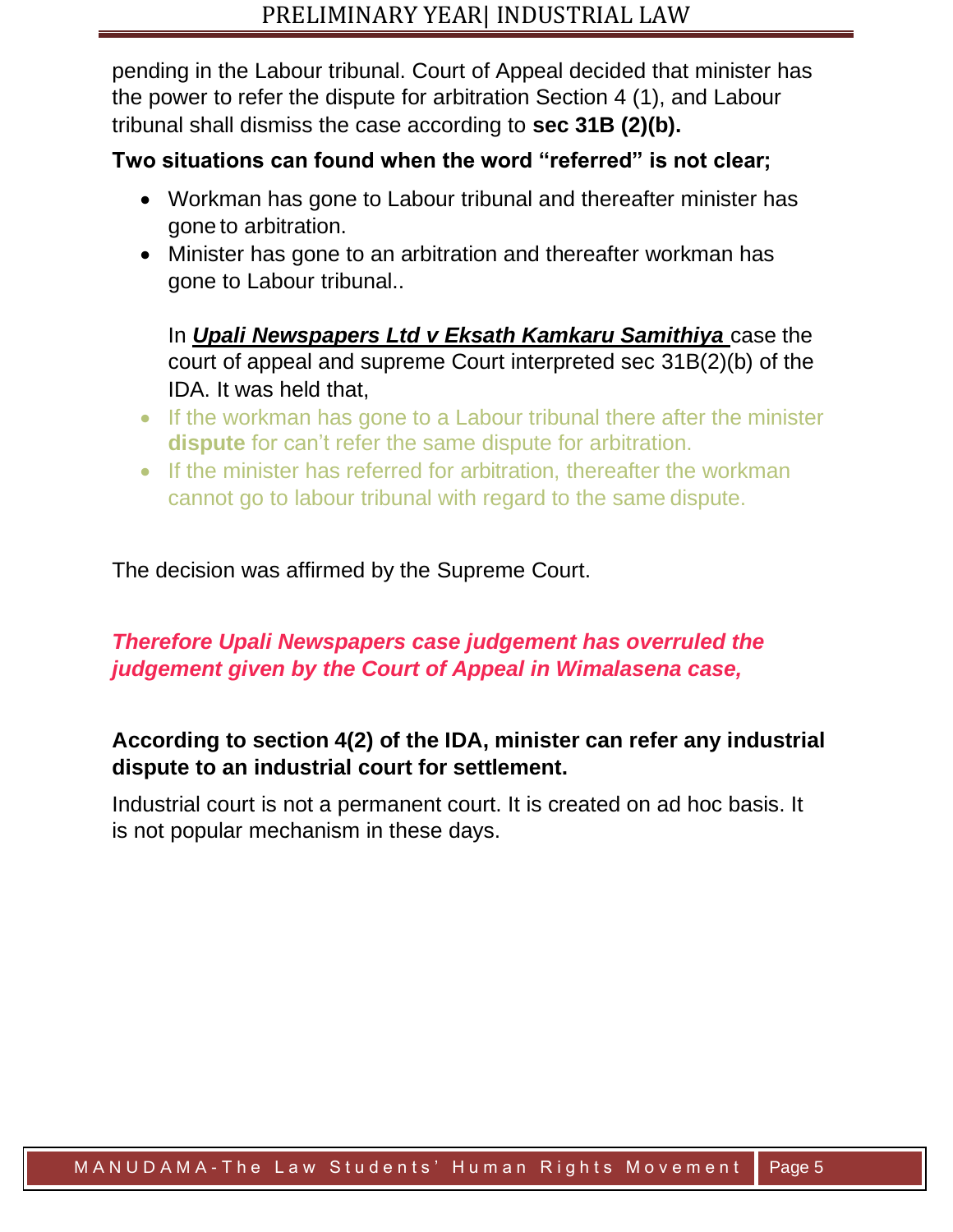MANUDAMA-The Law Students' Human Rights Movement Page 6